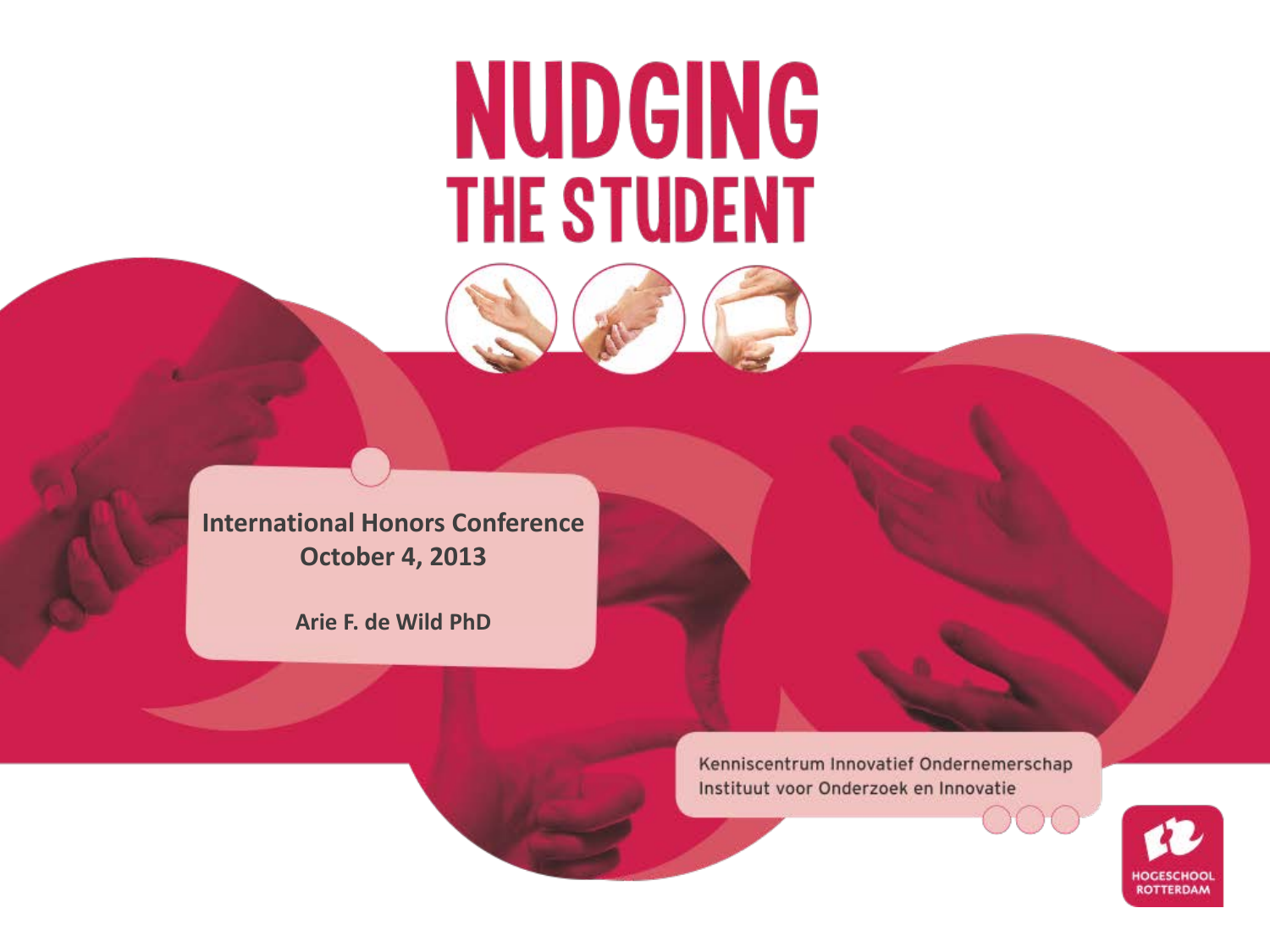

#### **Program**

Introducing *nudging*

Applying *nudging* to our education

**Q** Discussion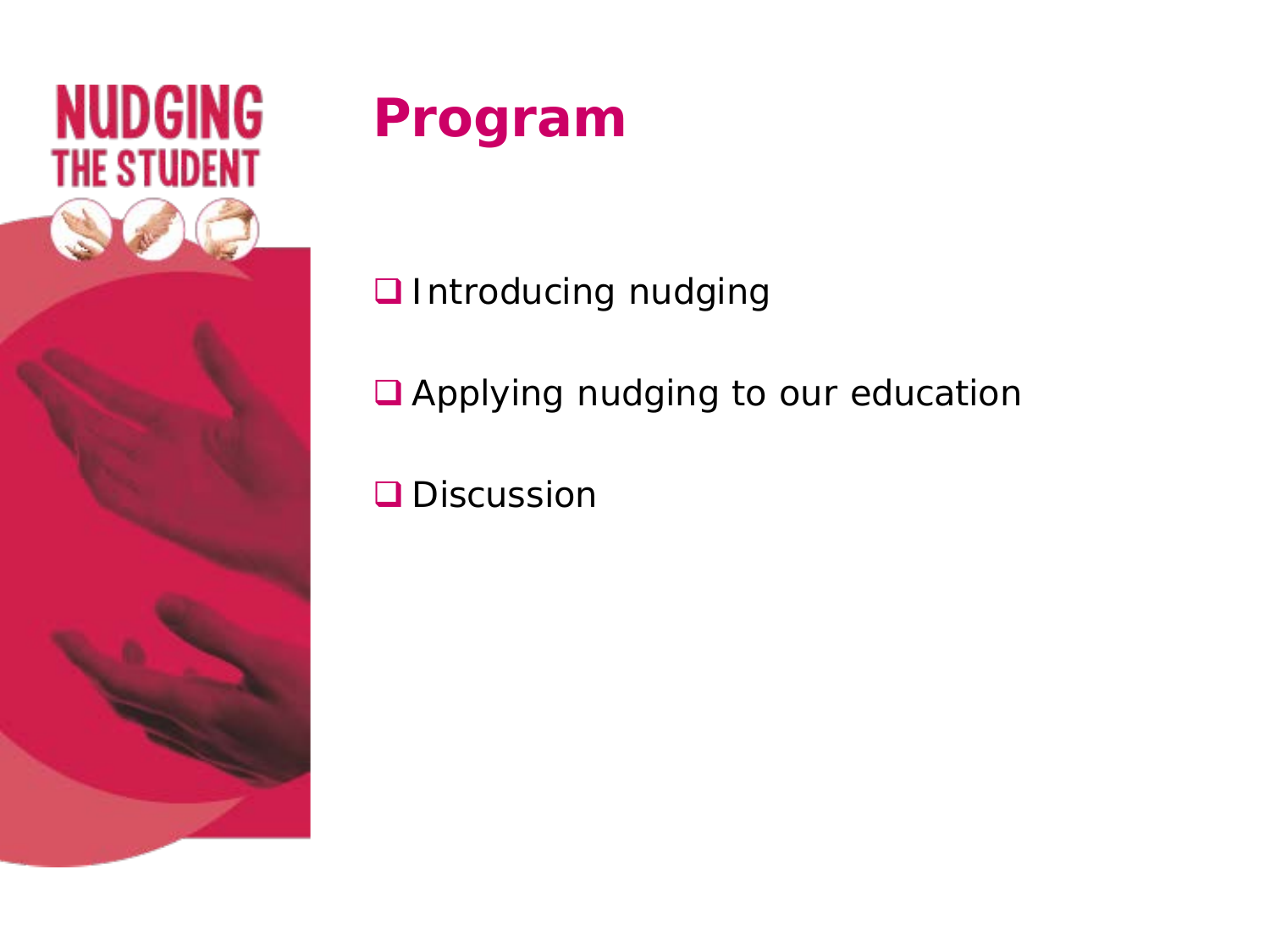

## **A nudge is…**

...a consciously chosen but subtle intervention, that subconsciously tempts people, whilst still allowing freedom of choice, to make a decision that improves their life.





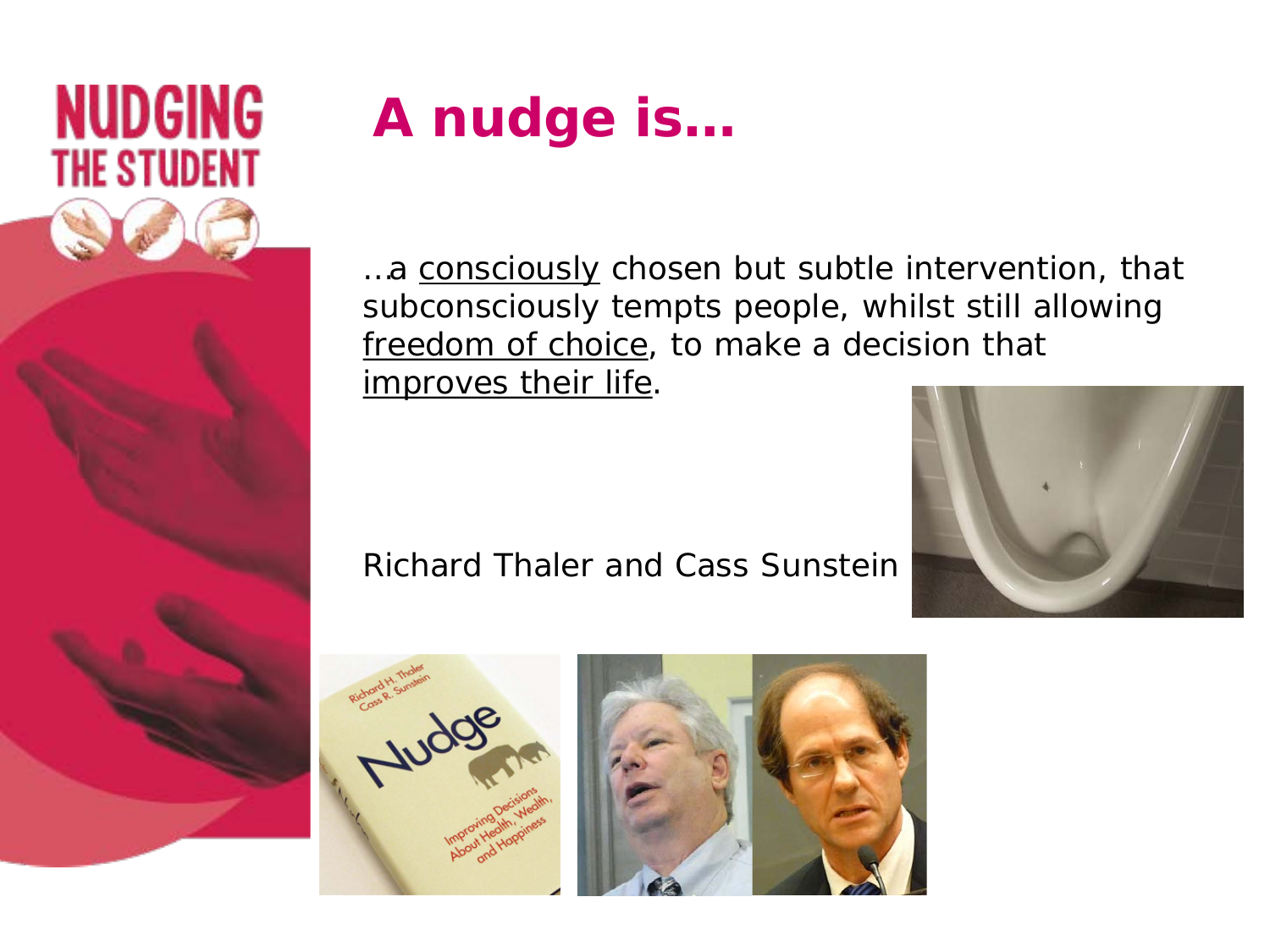

#### **A nudge…**

#### …can be built up with cornerstones:



that give the impulse for the *nudge*



that determine the framework of how the *nudge* is experienced by an individual



from the social environment of the individual that amplify the effect of the *nudge*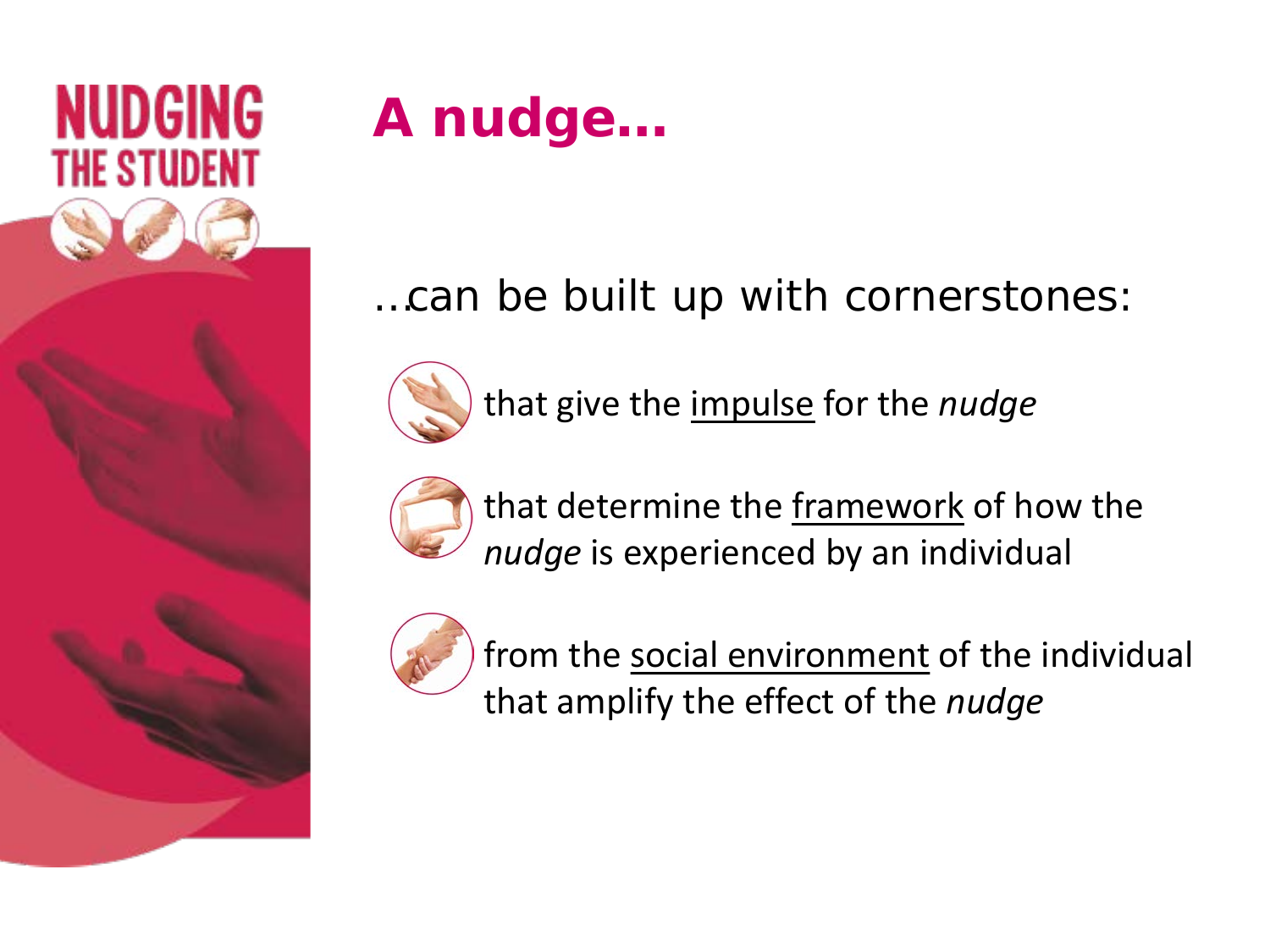

## **Cornerstone 'impulse'**

*Anchoring and adjustment* Offer an anchor as a starting point

*Availability*

Reminding a (good or bad) event

*Priming*



Prepare the mindset for a particular choice

*Temptation*

Offer an incentive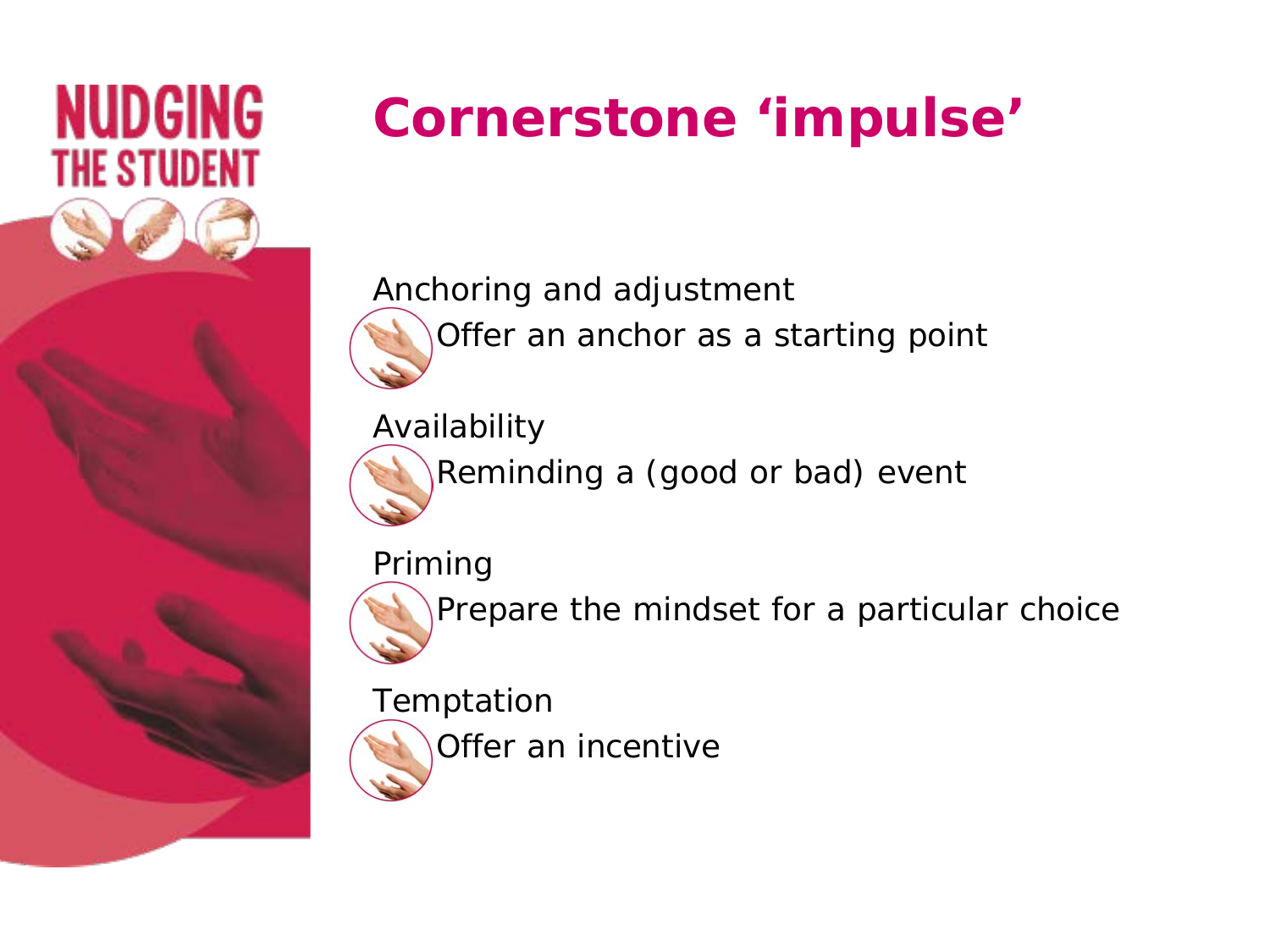

#### **Cornerstone 'impulse'**

*Status quo* Offer a default option

*Habit*

Replace a bad one for a good one

*Give feedback*

![](_page_5_Picture_6.jpeg)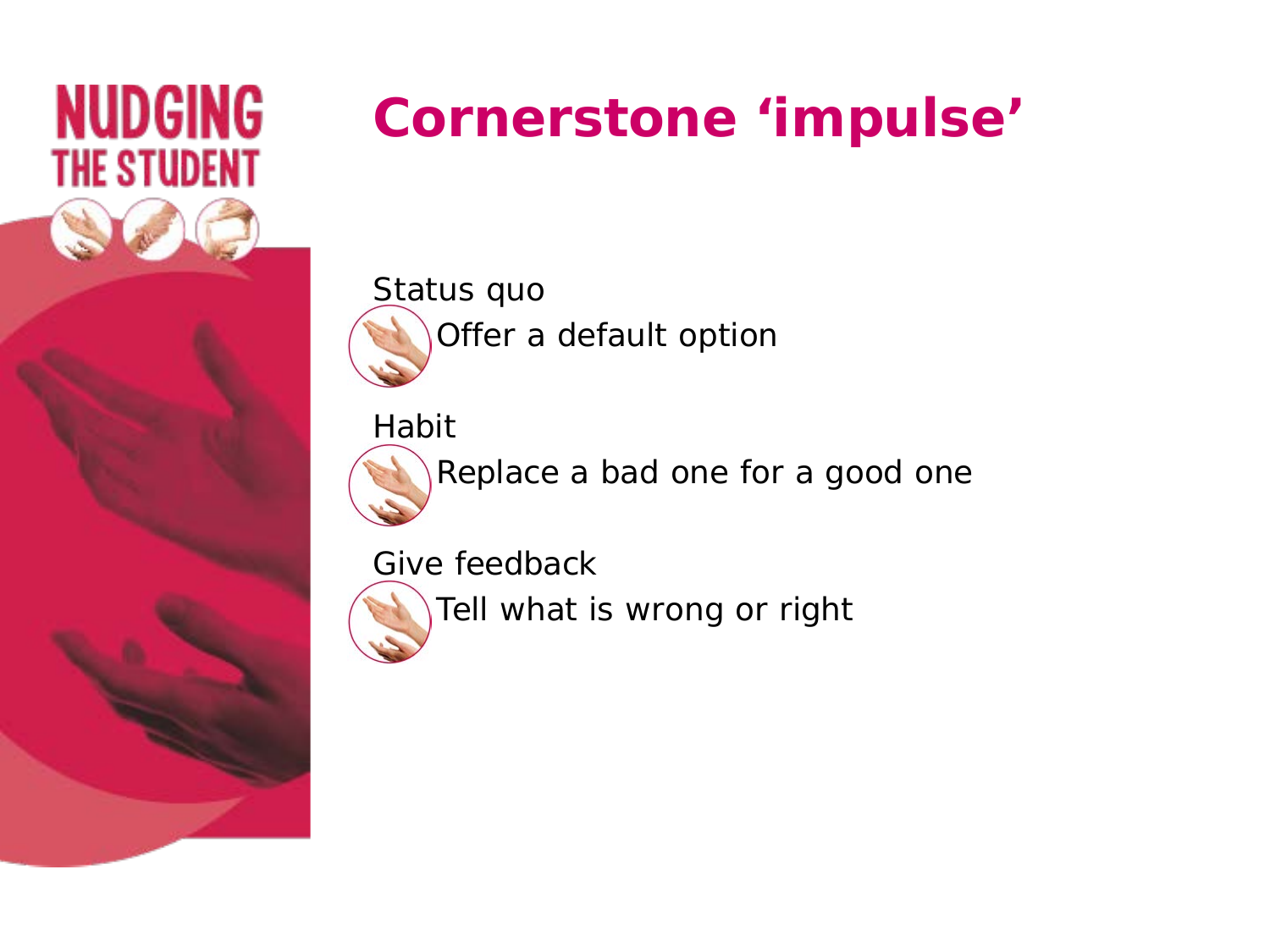![](_page_6_Picture_0.jpeg)

#### **Cornerstone 'framework'**

#### *Framing*

Present information differently

*Loss aversion*

Fears of losses loom larger than hopes of gains

*Representativeness*

![](_page_6_Picture_7.jpeg)

Offer something to compare with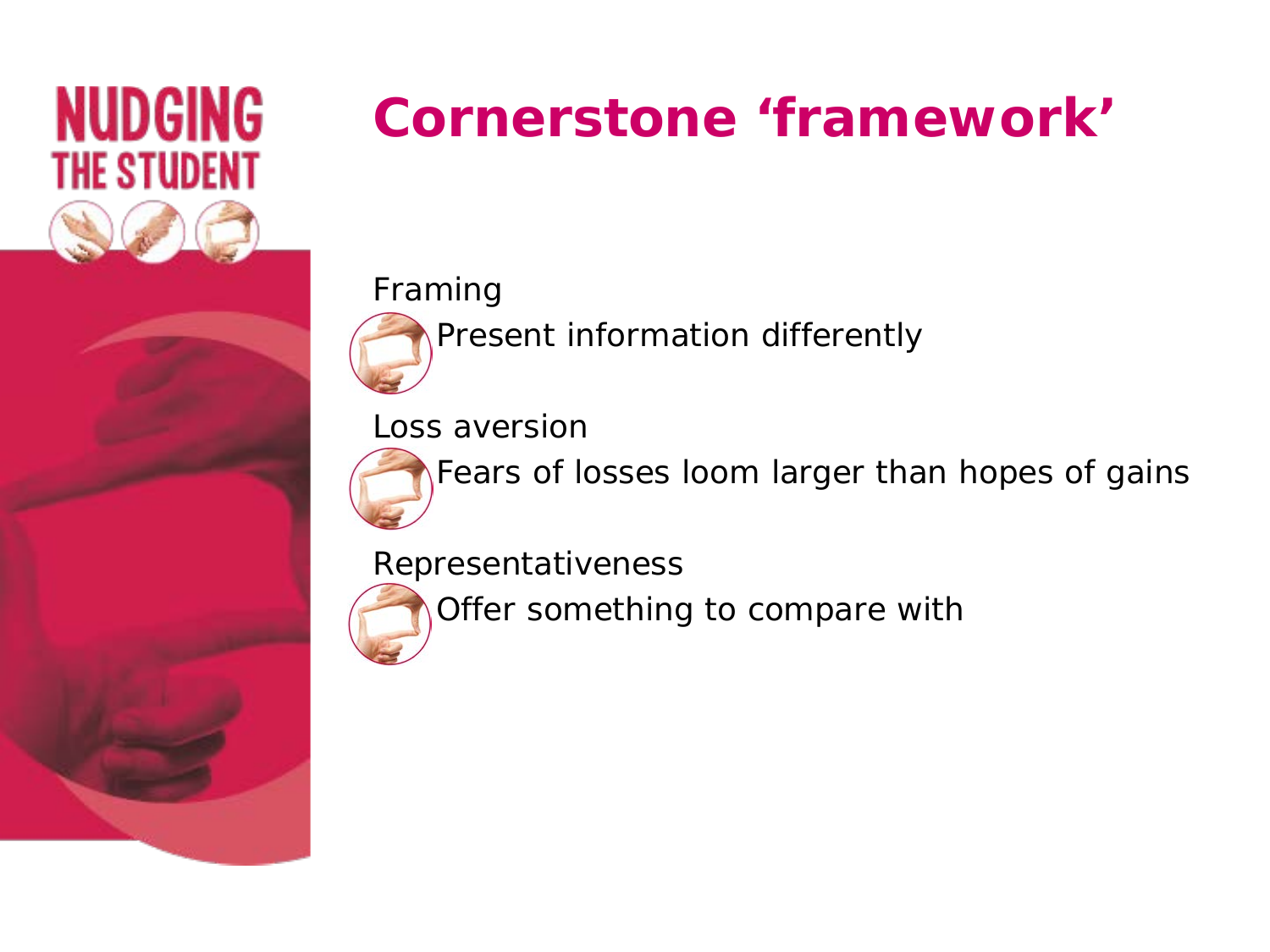![](_page_7_Picture_0.jpeg)

#### **Cornerstone 'social environment'**

*Being recognized* Offer possibility to become the best

*Following the majority*

Give information on the majority's behavior

*Social pressure/group behavior* Not wanting to stand out

*Following a role model*

Following someone with influence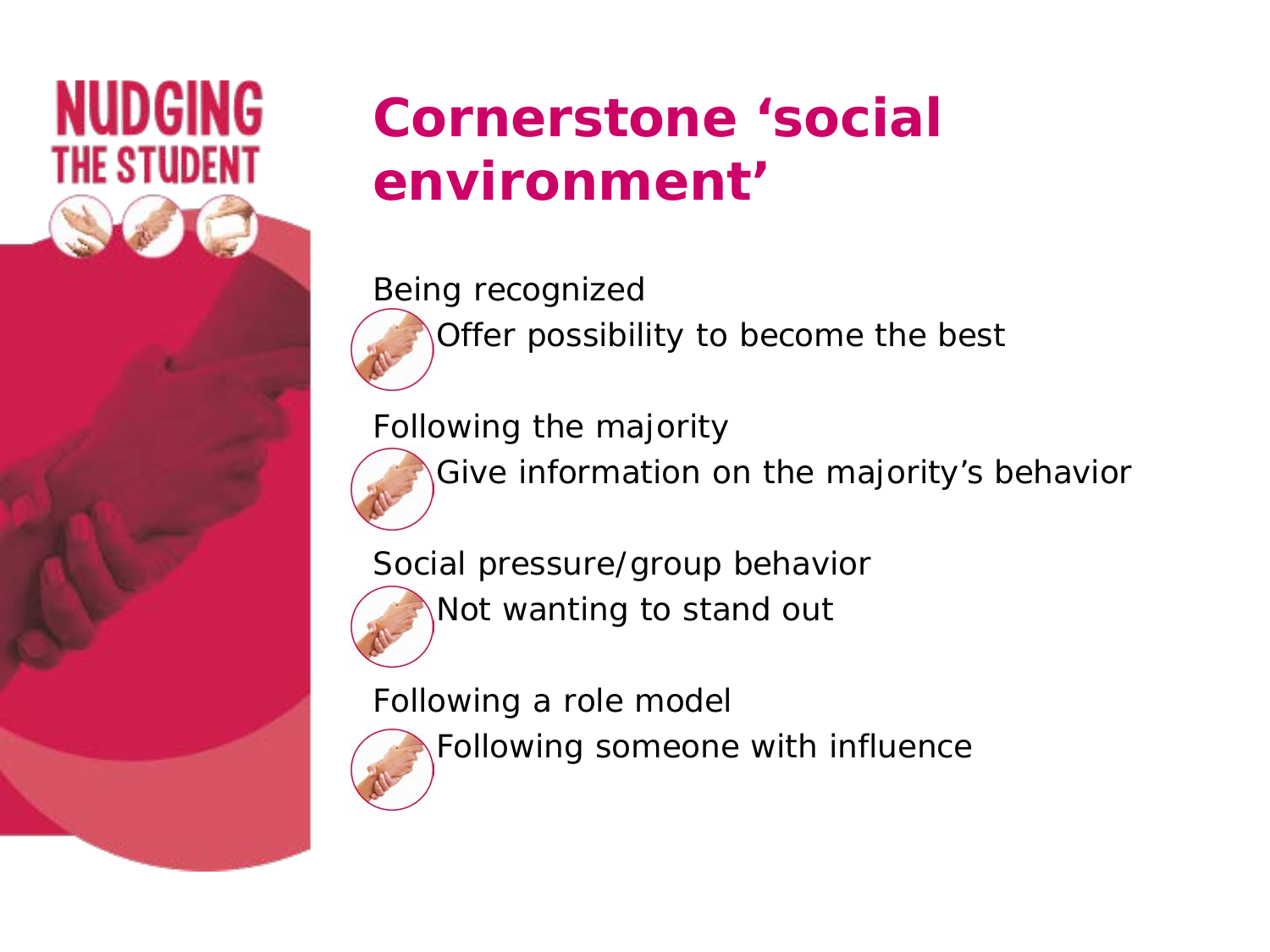![](_page_8_Picture_0.jpeg)

#### **Why** *Nudging (the student)***?**

People do not always make the choice that improves their life

| $\Box$ Short term | $\rightarrow$ | effort |
|-------------------|---------------|--------|
| $\Box$ Long term  | $\rightarrow$ | goal   |

- **■** Higher education desires a lot of self discipline and independence
- $\Box$  This is one of the reasons for lack of success
- **□** Goal
	- $\Box$  Contribute to improving passing yield by applying nudges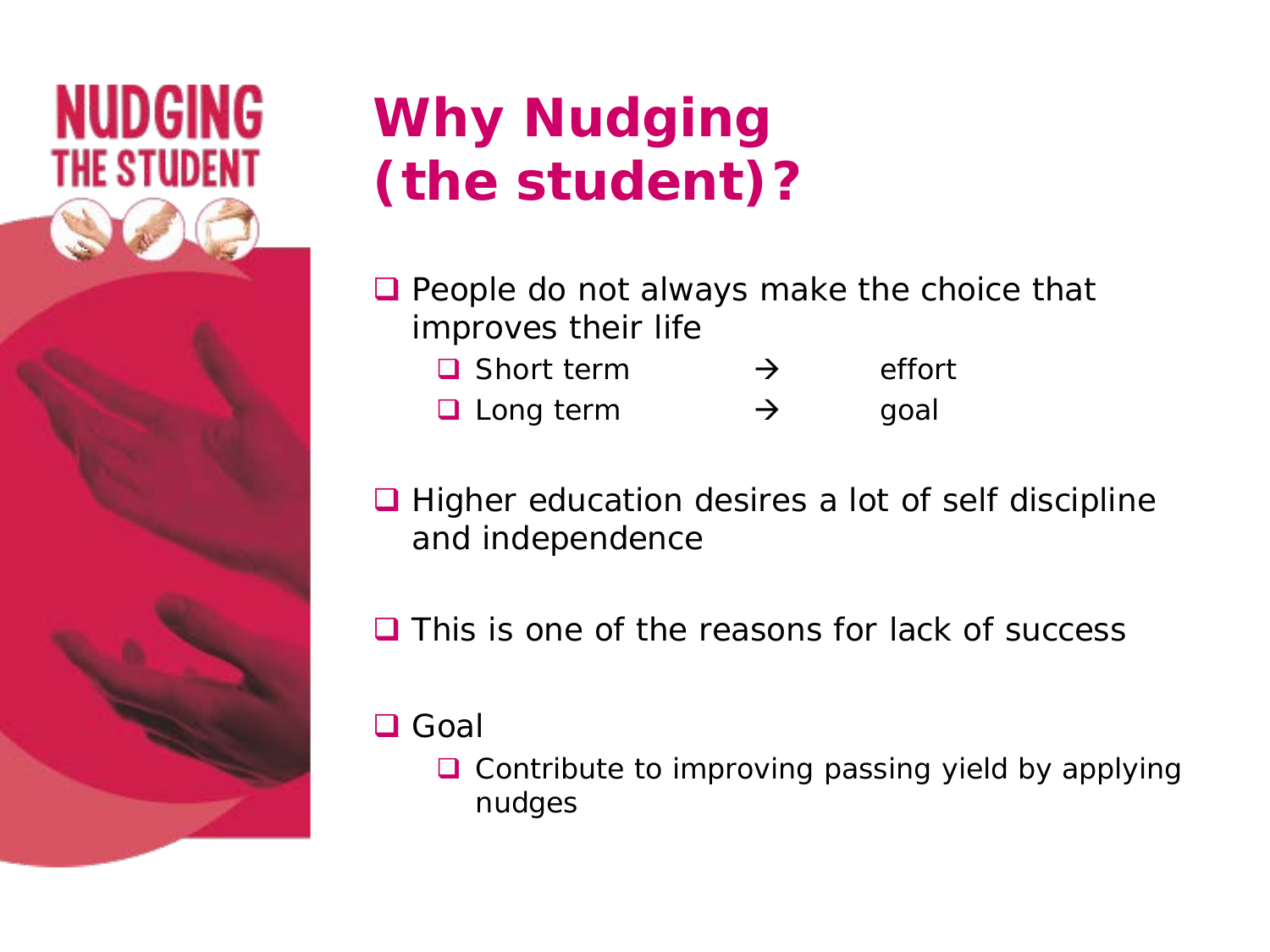![](_page_9_Picture_0.jpeg)

#### **Application of nudges in higher education**

- Innovatiefondsproject *Nudging the student* 
	- **Q** R&D Behavioral Economics
	- **Q** Minor projects Risk Management & Behavior

#### **■** Experiments in the IFM education

- **■** Visualizing student's progress in a spreadsheet (*feedback*)
- $\Box$  Gain / loss framing for bonus points (*loss aversion*)
- **■** Study intention question for difficult subjects (*priming*)
- **Q** Reminders for exam enrolment (*default option)*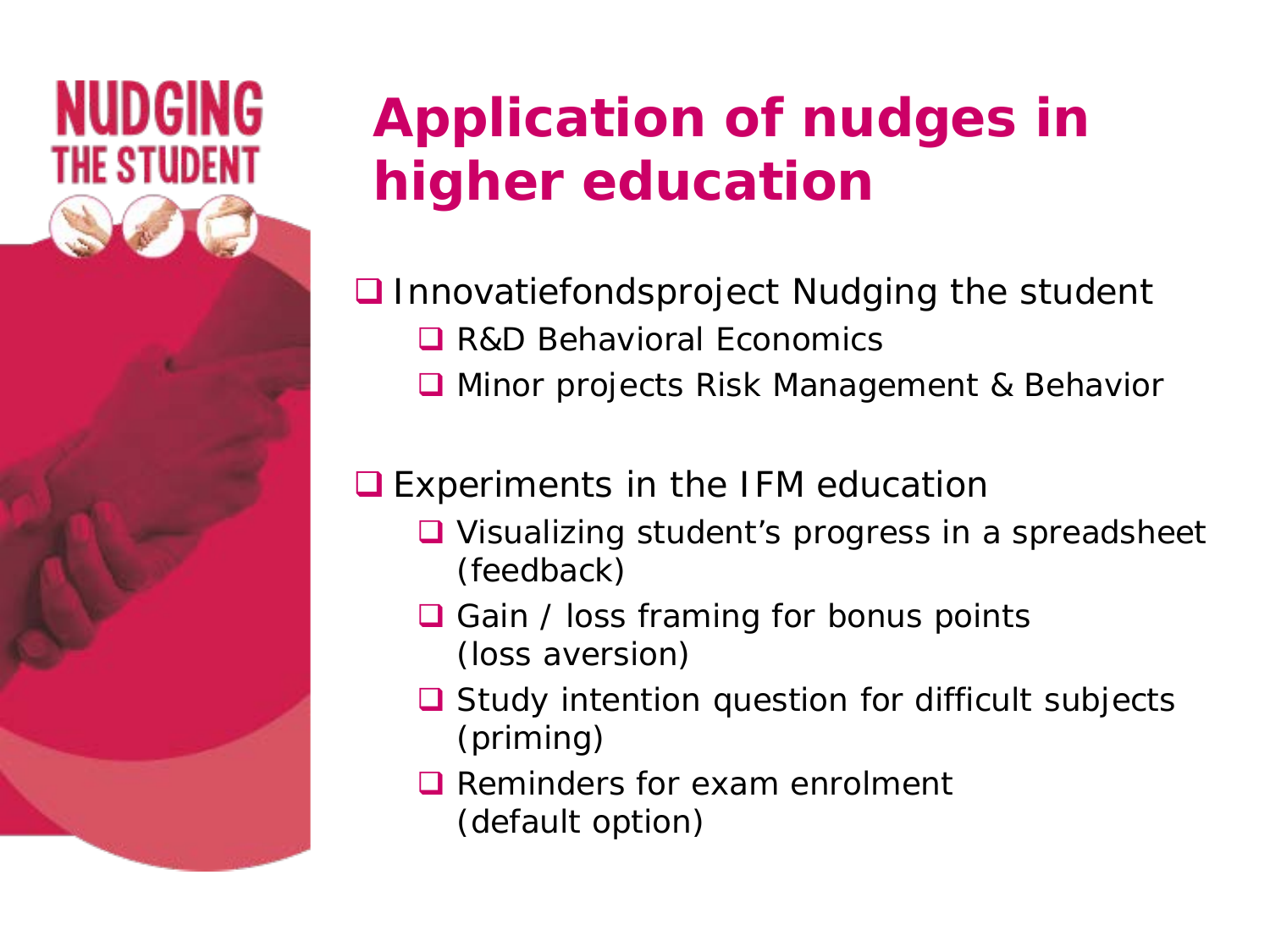## **NUDGING THE STUDENT**

#### **Visualizing student's progress**

| Overzicht per module BE VT |               |                                                  |                |  |     |  |  |                                                                                                  |
|----------------------------|---------------|--------------------------------------------------|----------------|--|-----|--|--|--------------------------------------------------------------------------------------------------|
| Blok                       | Modulecode    | Modulenaam                                       |                |  |     |  |  | Studiepunten Datum moment 1 Cijfer moment 1 Datum moment 2 Cijfer moment 2 Behaalde studiepunten |
| 1.1                        | FINCEM0111    | Commerciële economie ; management                | 2              |  | 6,0 |  |  | 2.                                                                                               |
|                            | FINBAC0211    | Bedrijfsadministratie; bedrijfseconomie          | 3              |  | 7,0 |  |  | 3                                                                                                |
|                            | FBEREC0211    | Inleiding recht en ondernemingsrecht             | Volgend blok   |  | 8,0 |  |  | Volgend blok                                                                                     |
|                            | FINAEC0212    | Algemene economie                                | 2              |  | 9,0 |  |  |                                                                                                  |
|                            | FBEPRO0214    | Planning & control; bedrijfssimulatiespel: Maqqy | $\overline{2}$ |  | 4,0 |  |  | $\overline{0}$                                                                                   |
|                            | FINNED0311    | Nederlands - spelling en rapporteren             | 1              |  | 8,0 |  |  |                                                                                                  |
|                            | FBESPO0112    | Sport                                            | Volgend blok   |  | 6,0 |  |  | Volgend blok                                                                                     |
|                            | FBESLC0301    | Studieloopbaancoaching                           | Volgend blok   |  | 7.0 |  |  | Volgend blok                                                                                     |
|                            | vrije keuze   | Keuzevakken of                                   | 2              |  | 6,0 |  |  | Zie bijspijkervakken                                                                             |
|                            | Rekenen       | Bijspijker/keuzemodules                          | 1              |  | 7,5 |  |  |                                                                                                  |
|                            | <b>Engels</b> | Bijspijker/keuzemodules                          | 1              |  | 7,5 |  |  |                                                                                                  |
|                            | FBEREC0211    | Inleiding recht en ondernemingsrecht             | 3              |  | 8,0 |  |  | 3                                                                                                |
|                            | FINBAD0312    | Bedrijfsadm: voorz, transitoria, afschr.         | 2              |  | 6,5 |  |  | $\overline{2}$                                                                                   |
| 1.2                        | FINBEC0112    | Bedriifseconomie                                 | $\overline{2}$ |  | 7.0 |  |  | $\overline{2}$                                                                                   |
|                            | FINICT0111    | Excel                                            | 1              |  | 5,0 |  |  | $\mathbf{0}$                                                                                     |
|                            | FBEPRO0213    | Ondernemingsplan - financieel plan               | 3              |  | 8,0 |  |  | 3                                                                                                |
|                            | FINNED0112    | Nederlands - adviesrapport en schrijfvaardigheid | $\mathbf{1}$   |  | 8,0 |  |  |                                                                                                  |
|                            | FBEBEN0101    | <b>Business communication</b>                    | 2              |  | 5,5 |  |  | $\overline{2}$                                                                                   |
|                            | FBESPO0112    | Sport                                            | 1              |  | 6,0 |  |  | $\mathbf{1}$                                                                                     |
|                            | FBESLC0301    | Studieloopbaancoaching                           | 1              |  | 7,0 |  |  |                                                                                                  |
|                            | vrije keuze   | Keuzevakken of                                   | 2              |  | 7.0 |  |  | Zie bijspijkervakken                                                                             |
|                            | Wiskunde      | Bijspijker/keuzemodules                          | 1              |  | 7,5 |  |  |                                                                                                  |
|                            | Nederlands    | Bijspijker/keuzemodules                          | 1              |  | 7,0 |  |  |                                                                                                  |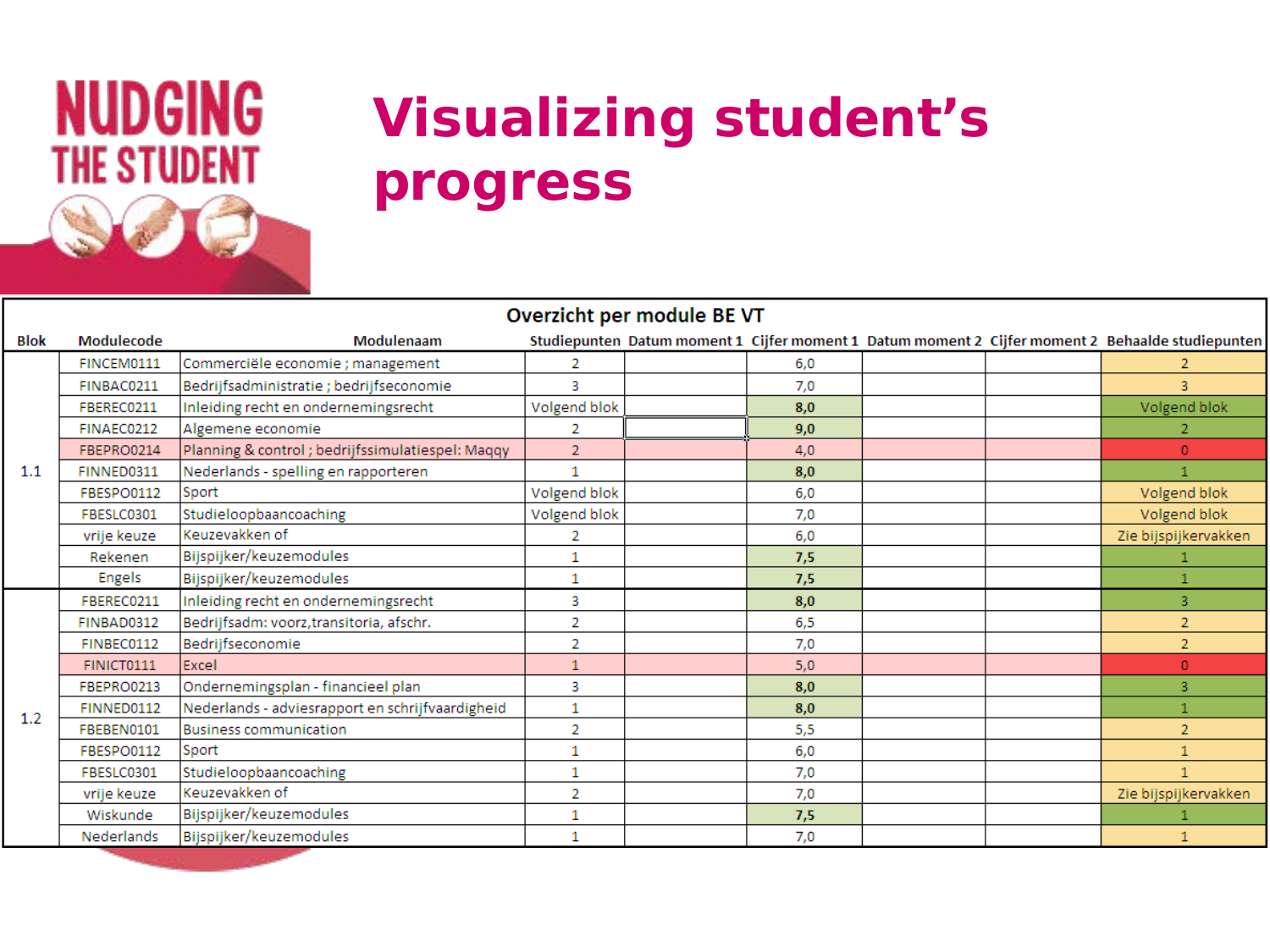# **NUDGING**<br>THE STUDENT

| Voortgangsoverzicht                            |     |  |  |  |
|------------------------------------------------|-----|--|--|--|
| Behaalde studiepunten                          | 55  |  |  |  |
| Aantal studiepunten te behalen voor propedeuse | 60  |  |  |  |
| Nog te behalen studiepunten voor propedeuse    | 5   |  |  |  |
|                                                |     |  |  |  |
| Behaalde studiepunten                          | 55  |  |  |  |
| Aantal studiepunten te behalen voor overgang   | 49  |  |  |  |
| Nog te behalen studiepunten voor overgang      |     |  |  |  |
| Gemiddelde ciifer jaar 1                       | 6.8 |  |  |  |

![](_page_11_Picture_2.jpeg)

| Overzicht per blok |                   |                     |            |  |  |
|--------------------|-------------------|---------------------|------------|--|--|
| Tijdstip           | Gemiddelde cijfer | Aantal studiepunten | Cumulatief |  |  |
| Aanvang            | 0.0               |                     |            |  |  |
| <b>Blok 1.1</b>    | 6.9               | 10                  | 10         |  |  |
| <b>Blok 1.2</b>    | 6.9               |                     |            |  |  |
| <b>Blok 1.3</b>    | 6.9               | 14                  |            |  |  |
| <b>Blok 1.4</b>    | 6.6               | 14                  | 55         |  |  |

![](_page_11_Figure_4.jpeg)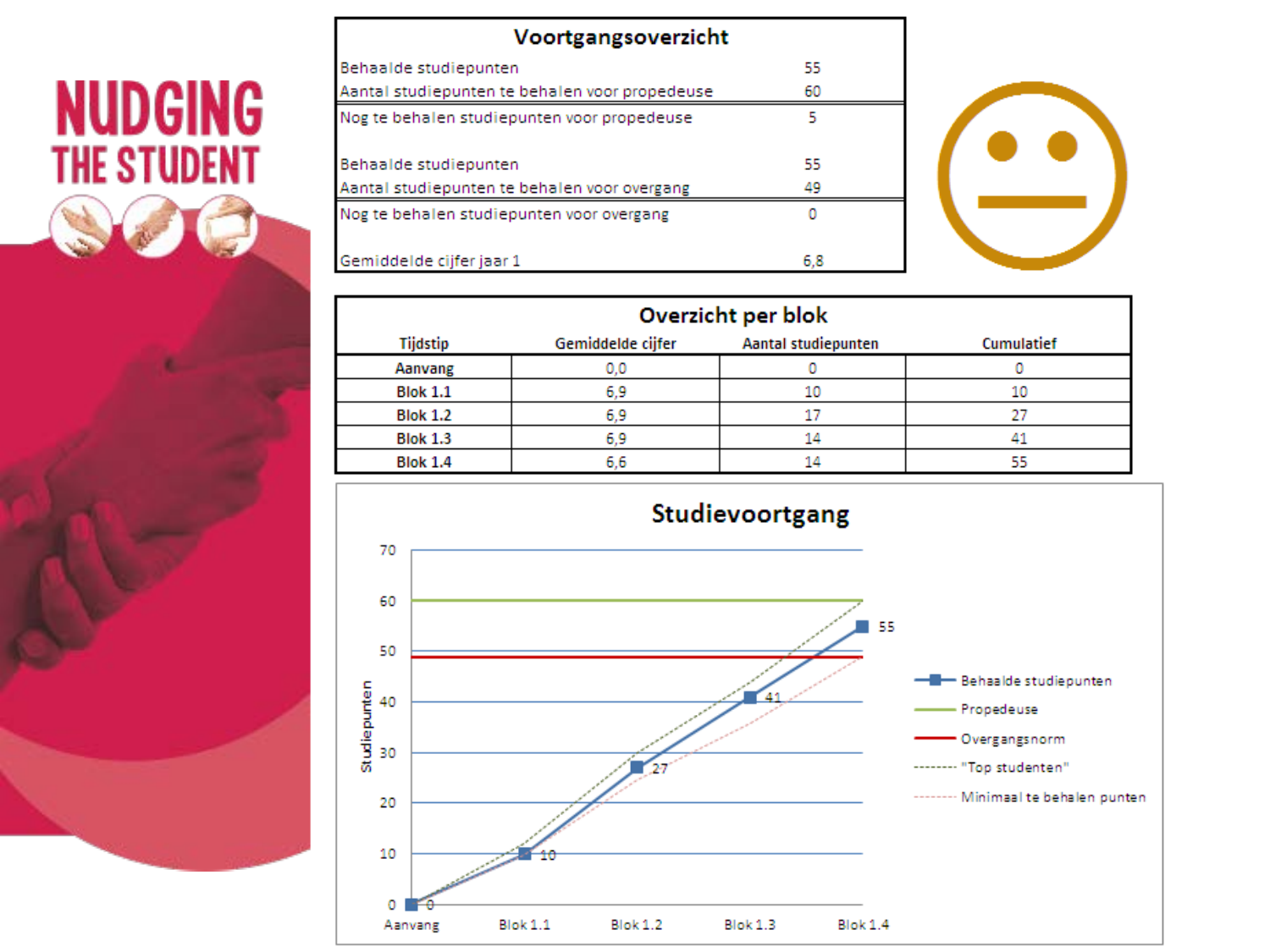![](_page_12_Figure_0.jpeg)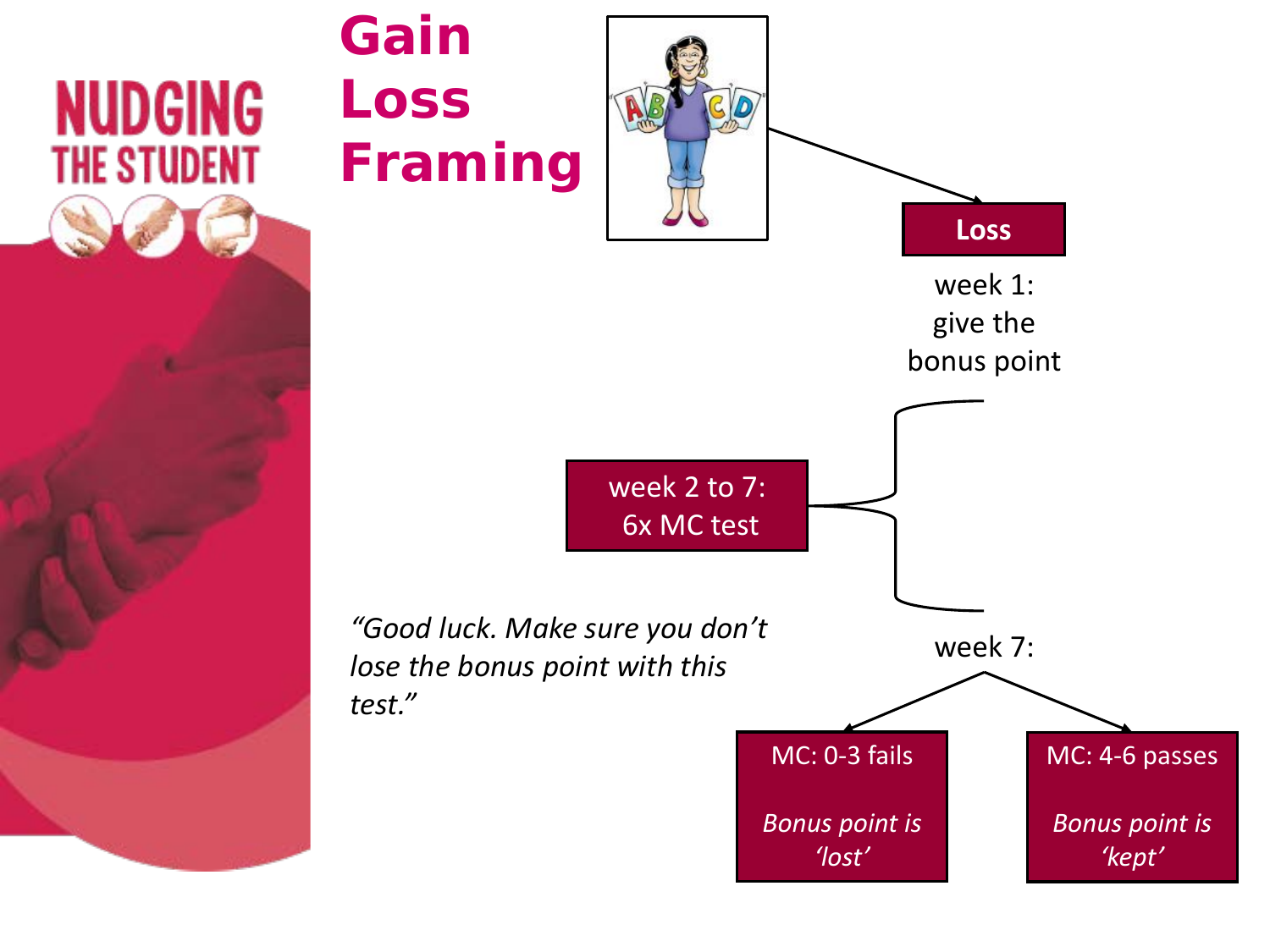![](_page_13_Figure_0.jpeg)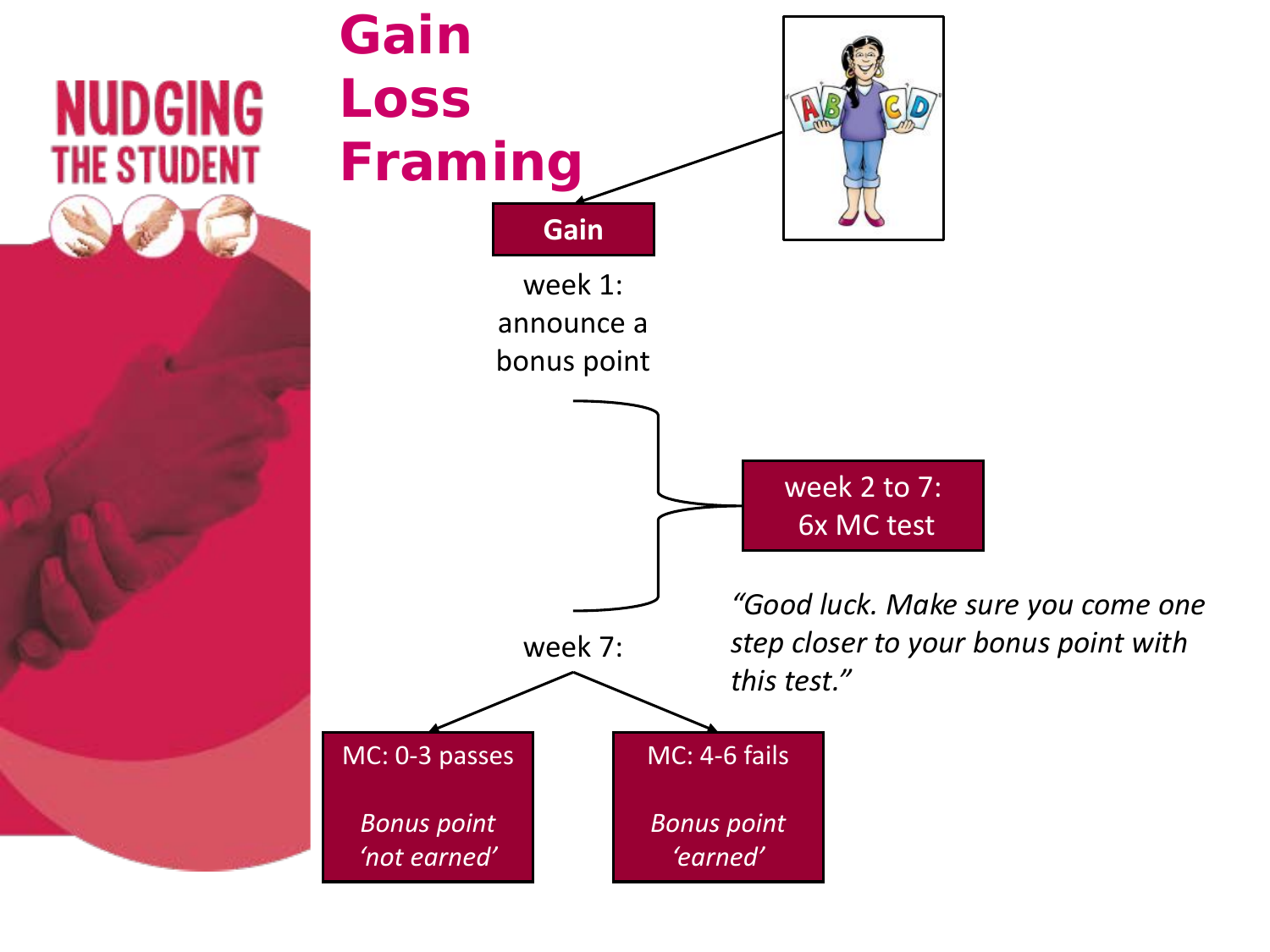![](_page_14_Figure_0.jpeg)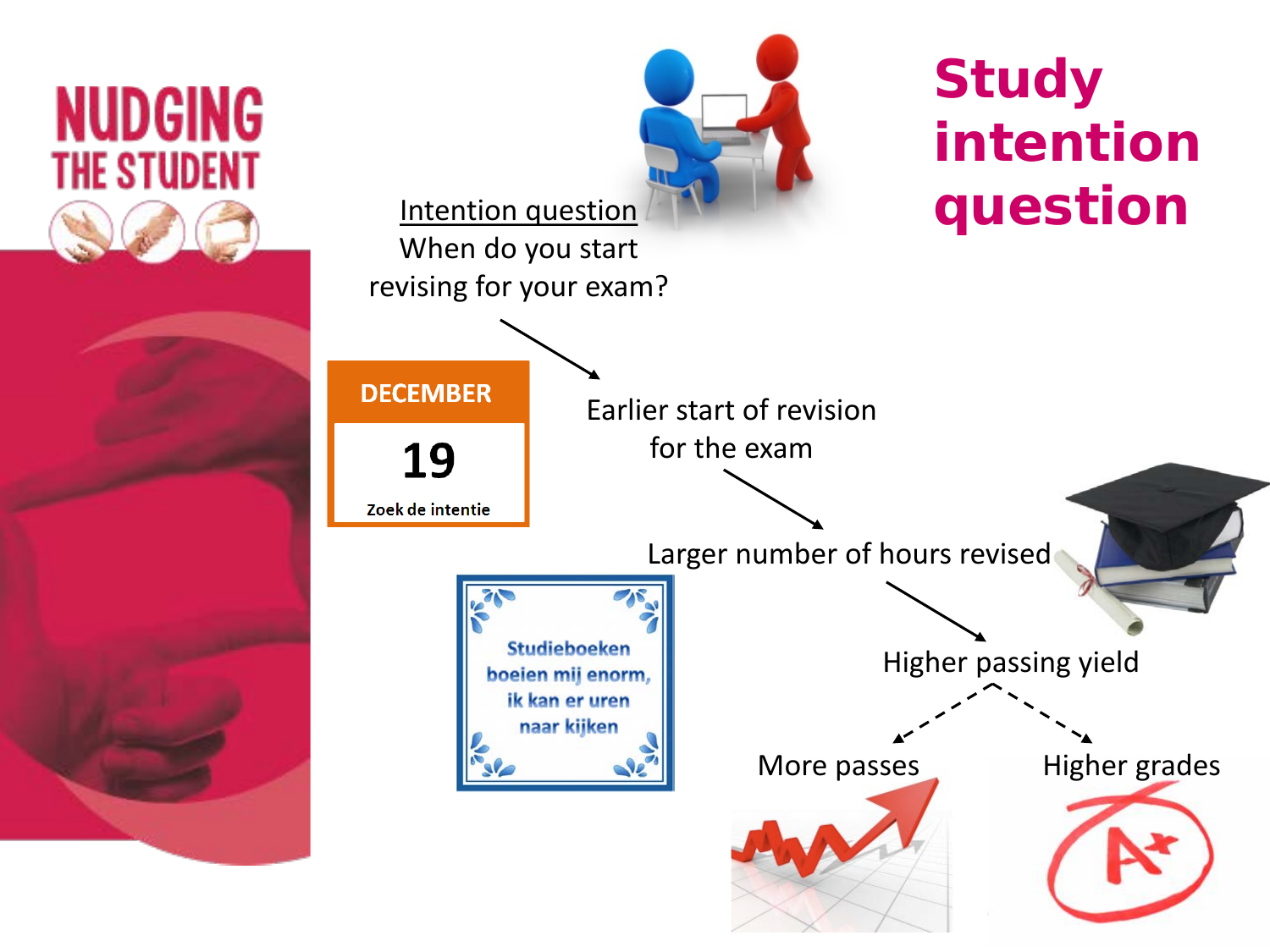![](_page_15_Picture_0.jpeg)

#### **Reminders for exam enrolment**

Standard email First reminder Second reminder

Default: Not enrolled (many) students forget to enroll

Lower passing yield

![](_page_15_Picture_5.jpeg)

Enrolled (many) students do not come to the exam

Higher costs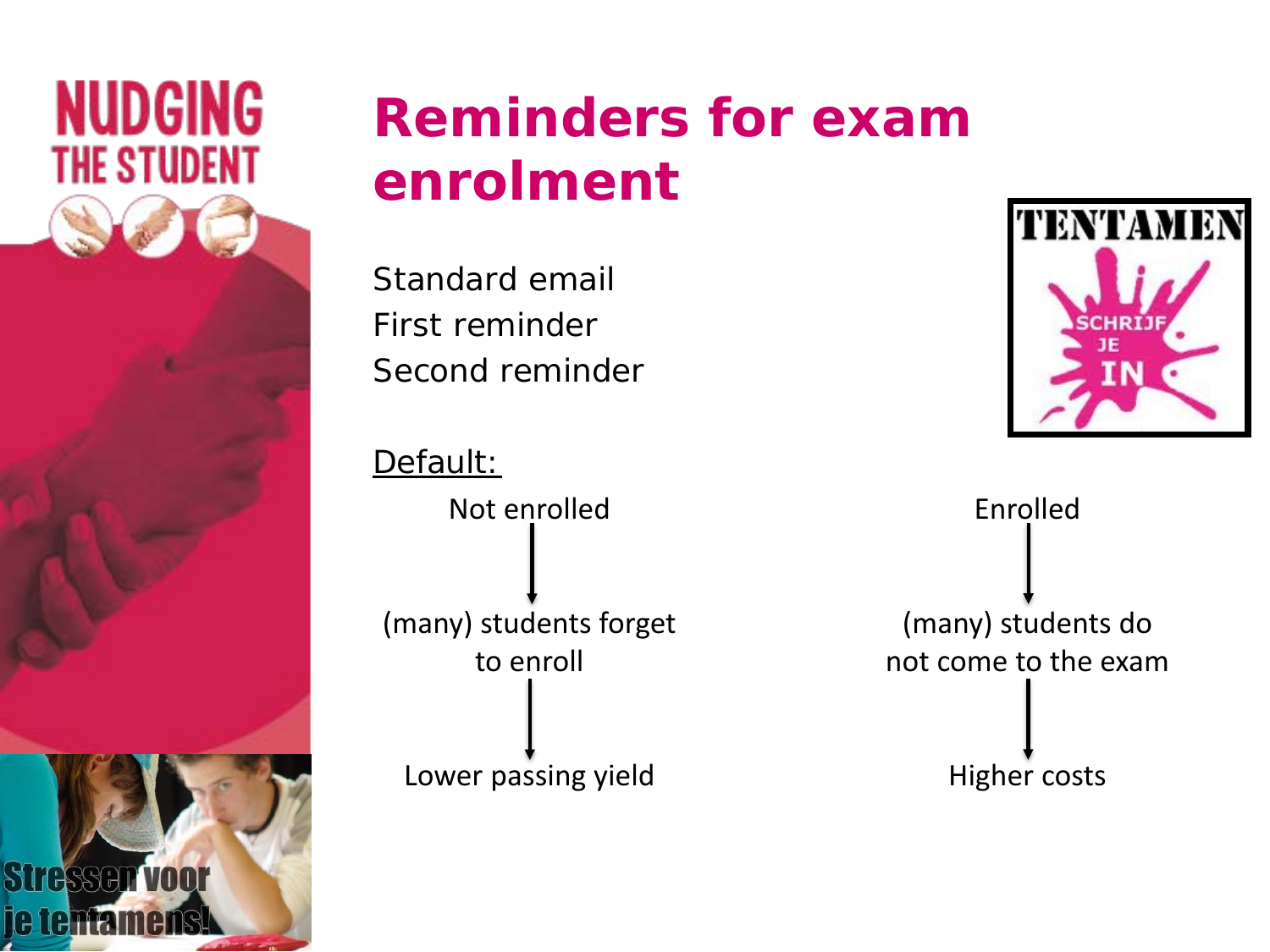![](_page_16_Picture_0.jpeg)

## **Application to you**

Apply nudging to your own teaching environment. What kind of nudge would you design?